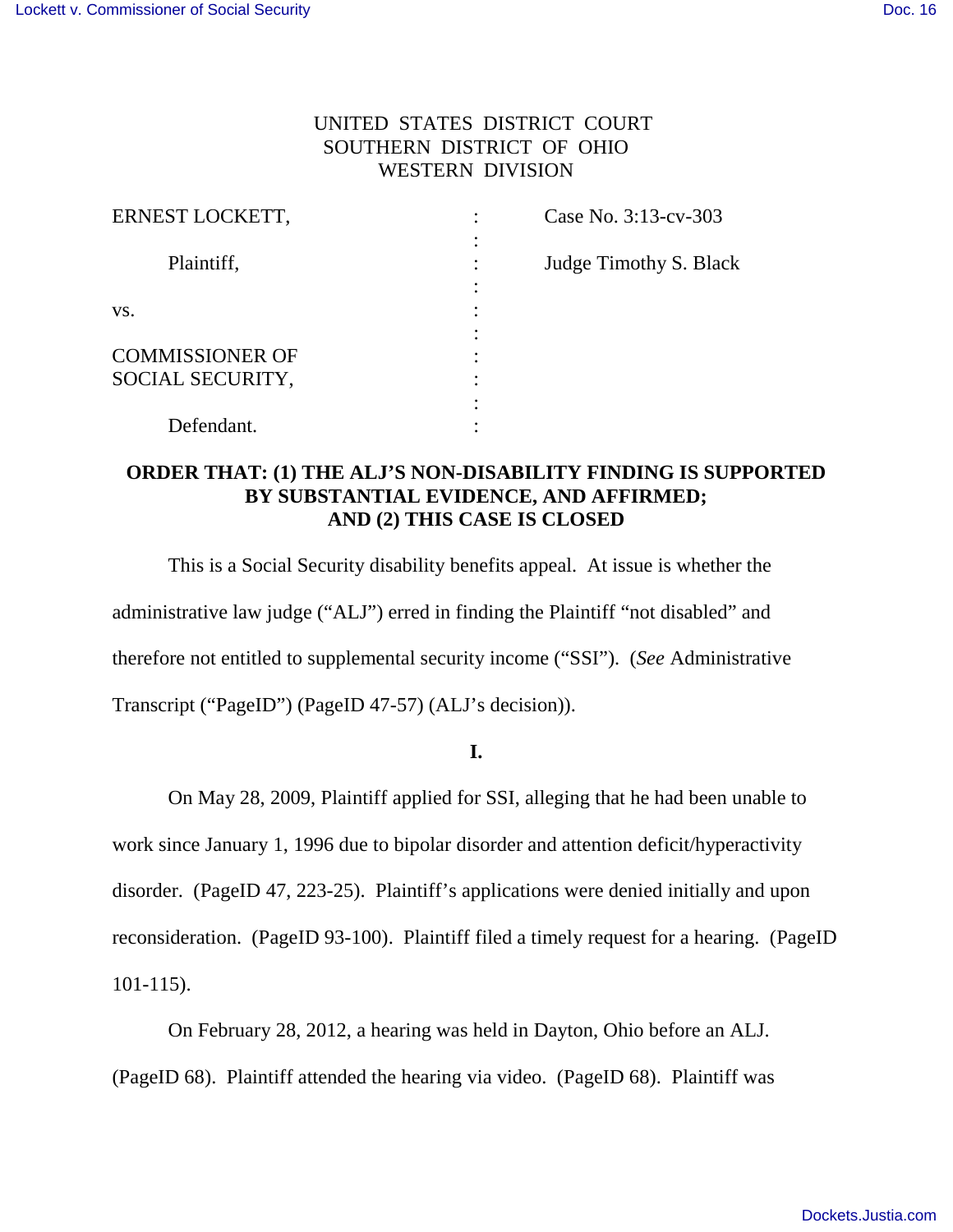represented by an attorney. (*Id*.) An impartial vocational expert also appeared and testified at the hearing. (PageID 68, 213).

In a written decision dated March 15, 2012, the ALJ denied Plaintiff's claim for benefits. (PageID 44-57). Following a timely filed request for review, the Appeals Council declined to review the ALJ's decision, making that decision the final administrative disposition of Plaintiff's claim. (PageID 33-43).

 Plaintiff is 24 years old and obtained his GED. (PageID 49, 51, 55). Plaintiff does not have any past relevant work experience.<sup>[1](#page-1-0)</sup> (PageID 55).

The ALJ's "Findings," which represent the rationale of her decision, were as follows:

- 1. The claimant has not engaged in substantial gainful activity since May 28, 2009, the application date (20 CFR 416.971 *et seq*.).
- 2. The claimant has the following severe impairments: bipolar disorder NOS; alcohol dependence; a history of attention deficit/hyperactivity disorder; and malingering (20 CFR 416.920(c)).
- 3. The claimant does not have an impairment or combination of impairments that meets or medically equals the severity of one of the listed impairments in 20 CFR Part 404, Subpart P, Appendix 1 (20 CFR 416.920(d), 416.925 and 416.926).
- 4. After careful consideration of the entire record, the undersigned finds that the claimant has the residual functional capacity to perform a full range of work at all exertional levels, including heavy/very heavy work. Giving the claimant the full benefit of doubt with regard to his allegations and subjective complaints, it is found that he is limited to simple, routine and repetitive tasks. He is further limited to low stress work, which in this case is defined as a

i<br>L

<span id="page-1-0"></span><sup>&</sup>lt;sup>1</sup> Past relevant work experience is defined as work that the claimant has "done within the last 15 years, [that] lasted long enough for [the claimant] to learn to do it, and was substantial gainful activity." 20 C.F.R. § 416.965(a).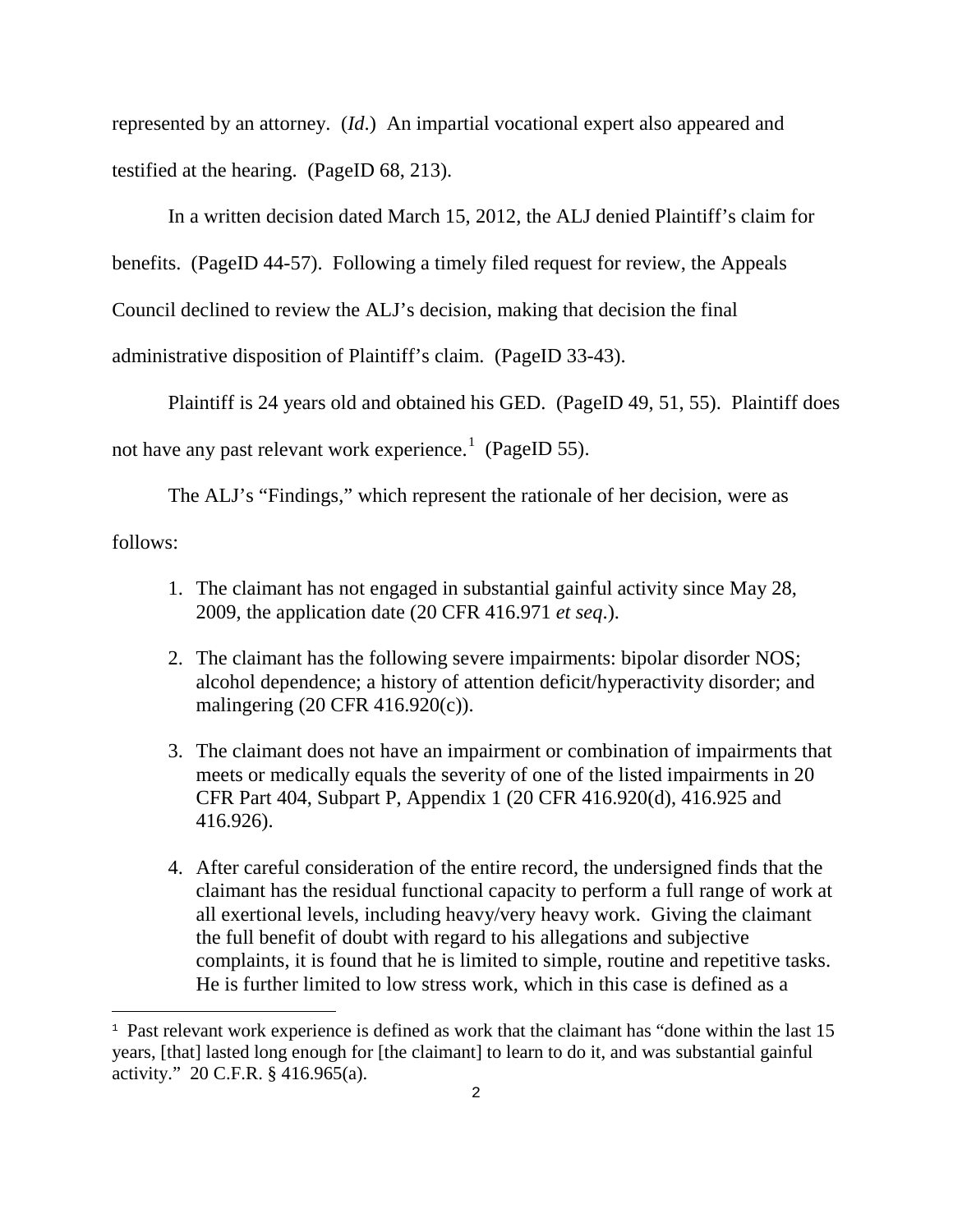relatively static work environment with only occasional changes in the work setting, which can be explained. He should not be expected to perform production rate or pace work. He is restricted to jobs that would require no more than occasional interaction with co-workers and the public.

- 5. The claimant has no past relevant work (20 CFR 416.965).
- 6. The claimant was born on November 30, 1988 and was 20 years old, which is defined as a younger individual age 18-49, on the date the application was filed (20 CFR 416.963).
- 7. The claimant has a high school education and is able to communicate in English (20 CFR 416.964).
- 8. Transferability of job skills is not an issue because the claimant does not have past relevant work (20 CFR 416.968).
- 9. Considering the claimant's age, education, work experience, and residual functional capacity, there are jobs that exist in significant numbers in the national economy that the claimant can perform (20 CFR 416.969 and 416.969(a)).
- 10.The claimant has not been under a disability, as defined in the Social Security Act since May 28, 2009, the date the application was filed (20 CFR  $416.920(g)$ ).

(PageID 50-56).

In sum, the ALJ concluded that Plaintiff was not under a disability as defined by

the Social Security Regulations, and was therefore not entitled to SSI. (PageID 57).

On appeal, Plaintiff argues that: (1) the ALJ failed to adequately consider the

comprehensive evidence regarding his failed attempts at vocational training;

(2) the ALJ erred in failing to request IQ testing and subsequently denying disability

under Listing 12.05; and (3) the assigned RFC is not supported by substantial evidence in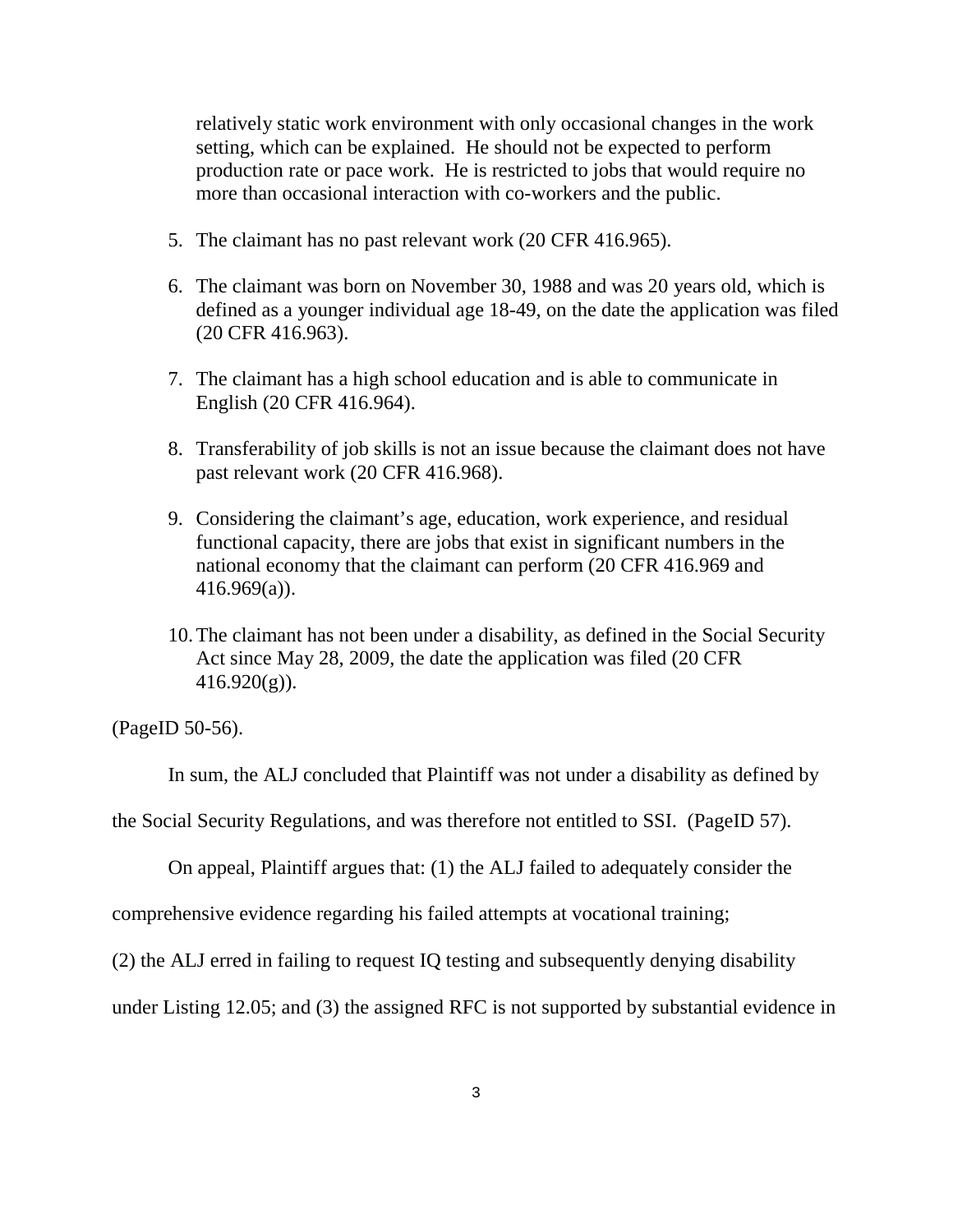that it omits several well evidenced limitations occasioned by his impairments. The Court will address each error in turn.

## **II.**

The Court's inquiry on appeal is to determine whether the ALJ's non-disability finding is supported by substantial evidence. 42 U.S.C. § 405(g). Substantial evidence is "such relevant evidence as a reasonable mind might accept as adequate to support a conclusion." *Richardson v. Perales,* 402 U.S. 389, 401 (1971). In performing this review, the Court considers the record as a whole. *Hephner v. Mathews,* 574 F.2d 359, 362 (6th Cir. 1978). If substantial evidence supports the ALJ's denial of benefits, that finding must be affirmed, even if substantial evidence also exists in the record upon which the ALJ could have found plaintiff disabled. As the Sixth Circuit has explained:

> The Commissioner's findings are not subject to reversal merely because substantial evidence exists in the record to support a different conclusion. The substantial evidence standard presupposes that there is a "zone of choice" within which the Commissioner may proceed without interference from the courts. If the Commissioner's decision is supported by substantial evidence, a reviewing court must affirm.

*Felisky v. Bowen*, 35 F.3d 1027, 1035 (6th Cir. 1994).

 The claimant bears the ultimate burden to prove by sufficient evidence that he is entitled to disability benefits. 20 C.F.R. § 404.1512(a). That is, he must present sufficient evidence to show that, during the relevant time period, he suffered an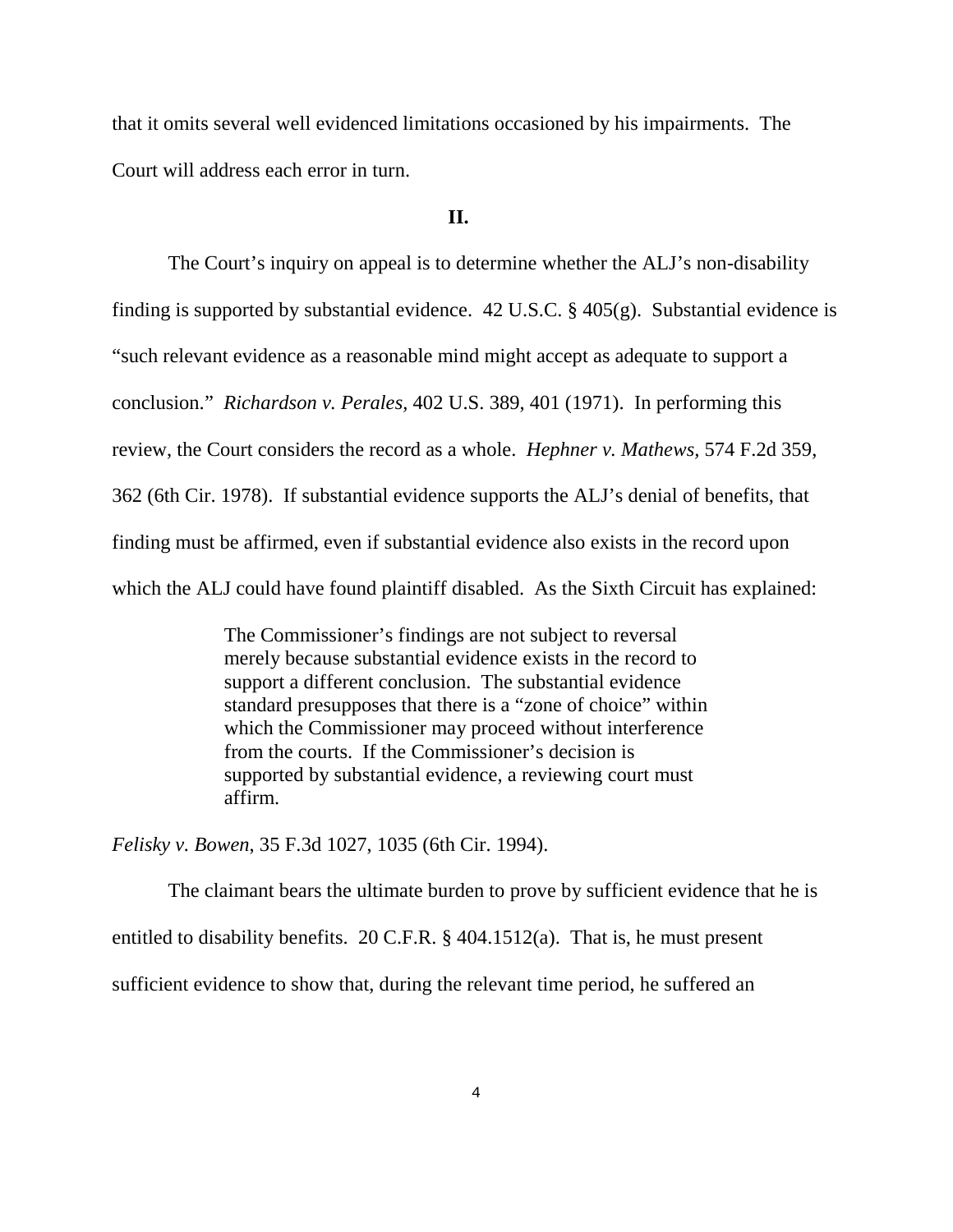impairment, or combination of impairments, expected to last at least twelve months, that left him unable to perform any job in the national economy. 42 U.S.C. § 423(d)(1)(A).

#### **A.**

The record reflects that:

## *1. Claimant's testimony and background*

Plaintiff did not graduate from high school (where he was in special education courses), but did obtain his GED. (PageID 51, 73). At the time of his administrative hearing, Plaintiff had been incarcerated for approximately one year due to an aggravated robbery conviction. (PageID 73). He was expected to be released in May 2014. (PageID 49).

Prior to his incarceration, Plaintiff was receiving job training through a disability assistance program hosted by Goodwill Easter Seals. (PageID 74). While in this training, Plaintiff's supervisor or job coach helped him keep track of the timing of his breaks. (PageID 78). Plaintiff made mistakes and his job coach helped him fix them, but sometimes this caused Plaintiff to "get into it" with the job coach because Plaintiff thought he was completing tasks properly. (PageID 79). Plaintiff got in trouble during meetings at Goodwill for saying inappropriate things. (*Id*.) Plaintiff was ultimately terminated from this program for not keeping a proper count of the parts he was assembling. (PageID 77-78).

At the hearing, Plaintiff explained that his depressed intellectual functioning had significantly impacted his independence. Despite being 23 years old, Plaintiff testified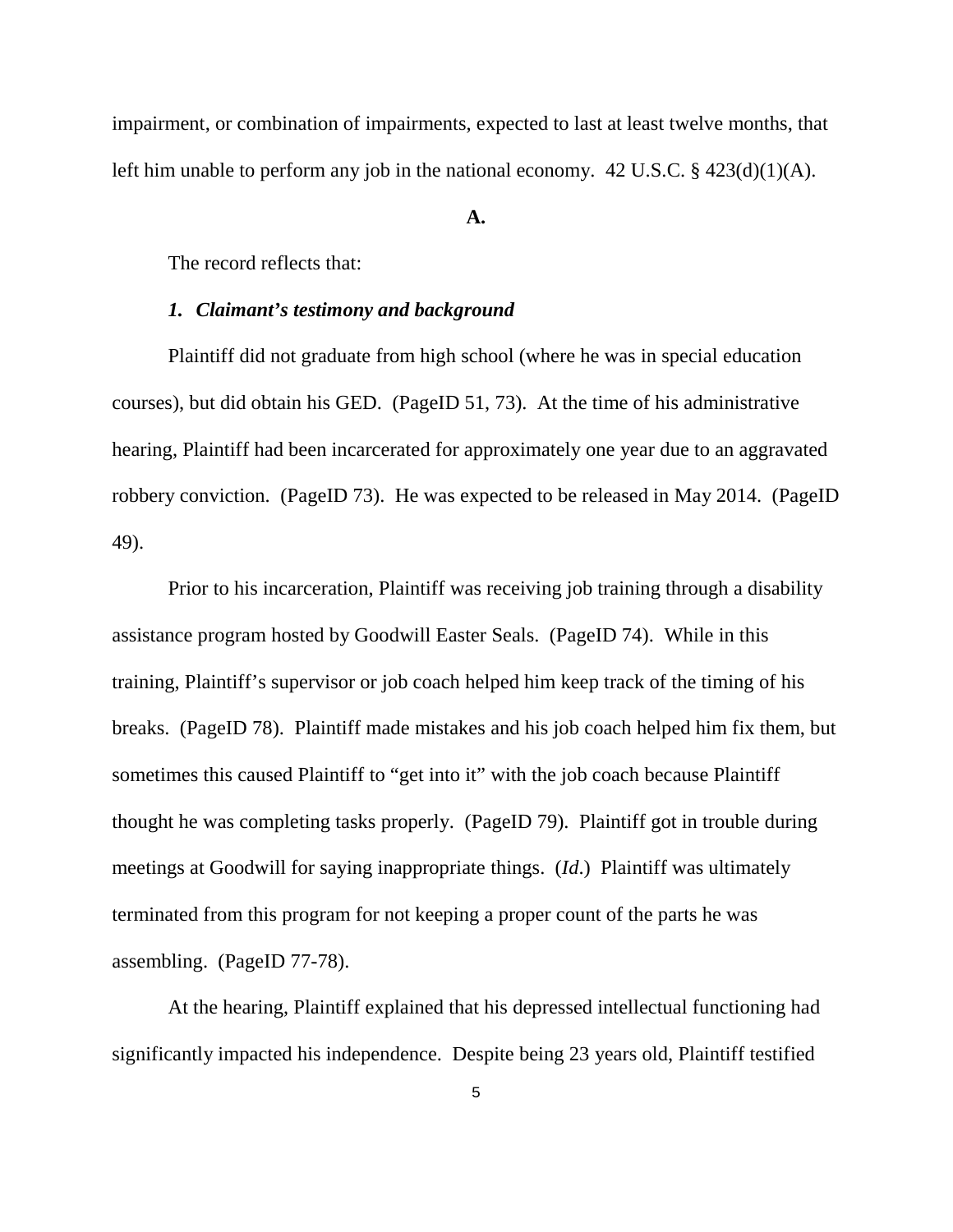that he has never had a driver's license. (PageID 73). He can read, but only a "little bit." (*Id*.) He relied on a caseworker to help him secure public benefits, get a phone, and set him up with Goodwill. (PageID 80). His caseworker also set up his utilities, secured him housing, and helps him pay his bills. (PageID 81). His mother or father takes him to the grocery store and helps him keep track of his money and pick what food to buy. (PageID 80-81). He has trouble counting change and relies upon the honesty of the cashier or help from his parents. (PageID 81). Plaintiff believes that without the help of his parents and caseworkers, he probably could not make it on his own and would "mess [things] up." (PaegID 82).

## *2. Non-medical evidence*

The record reflects that Plaintiff was a special education student in the Dayton Public Schools with an Individualized Education Program ("IEP"). (PageID 239-66, 287-94). Testing performed when Plaintiff was 14 revealed intelligence scores consistent with borderline ability. (PageID 242). Similarly, adaptive testing at that time revealed "severe delays in all areas." (PageID 243). Plaintiff had significant difficulty in academic and social functioning while at school. (PageID 243-52). Despite having the chronological age of an eighth or ninth grader, Plaintiff was ultimately determined to be functioning at a second to third grade level. (PageID 244). He was diagnosed with a cognitive delay. (PageID 256).

6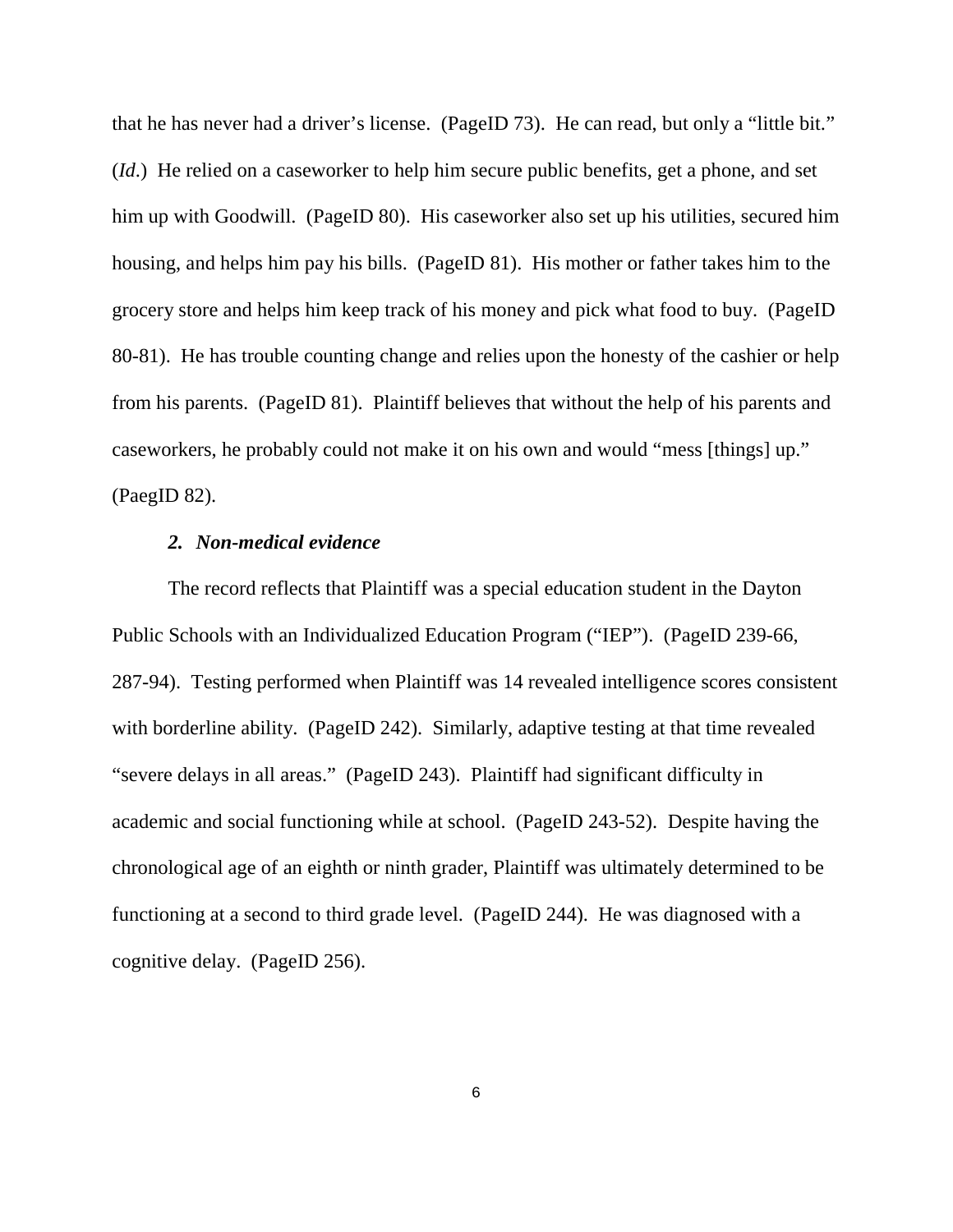In April 2009, Plaintiff underwent job training related to his cognitive disabilities through Capabilities Inc.<sup>[2](#page-6-0)</sup> (PageID 268). Plaintiff arrived over an hour and a half early to his second meeting with his job coach. (*Id.*) When it was time for his first actual workplace assessment, which involved stocking at Gabriel Brothers while being observed and instructed by his job coach, Plaintiff forgot the time he was supposed to arrive and needed to be reminded. (*Id*.) While at Gabriel Brothers, Plaintiff's job coach noted that Plaintiff was "quite slow" in placing price stickers on items and seemed not to realize that it made a difference how the sticker was oriented or placed. (PageID 269). Plaintiff was talkative, but "often hard to understand." (*Id*.) The job coach also noted that Plaintiff kept misplacing his box cutter. (*Id*.)

On the second day of job observation, Plaintiff was 14 minutes late and, shortly after he arrived, his job coach found him resting in the break room. (PageID 269). The job coach noted that Plaintiff continued to be difficult to understand, often speaking about random things unrelated to the present context. (*Id*.) The job coach also observed that Plaintiff "needs someone to tell him what time specifically he is to return [from breaks] as he has a hard time comprehending time." (*Id*.)

On the third day, Plaintiff continued to have trouble learning where to place pricing stickers on merchandise. (PageID 270). He had been moved to stocking shoes and found the job "too hard." (*Id*.) He began requesting additional breaks and

ı

<span id="page-6-0"></span><sup>&</sup>lt;sup>2</sup> Capabilities is an organization that provides job training and placement services for Ohioans with disabilities.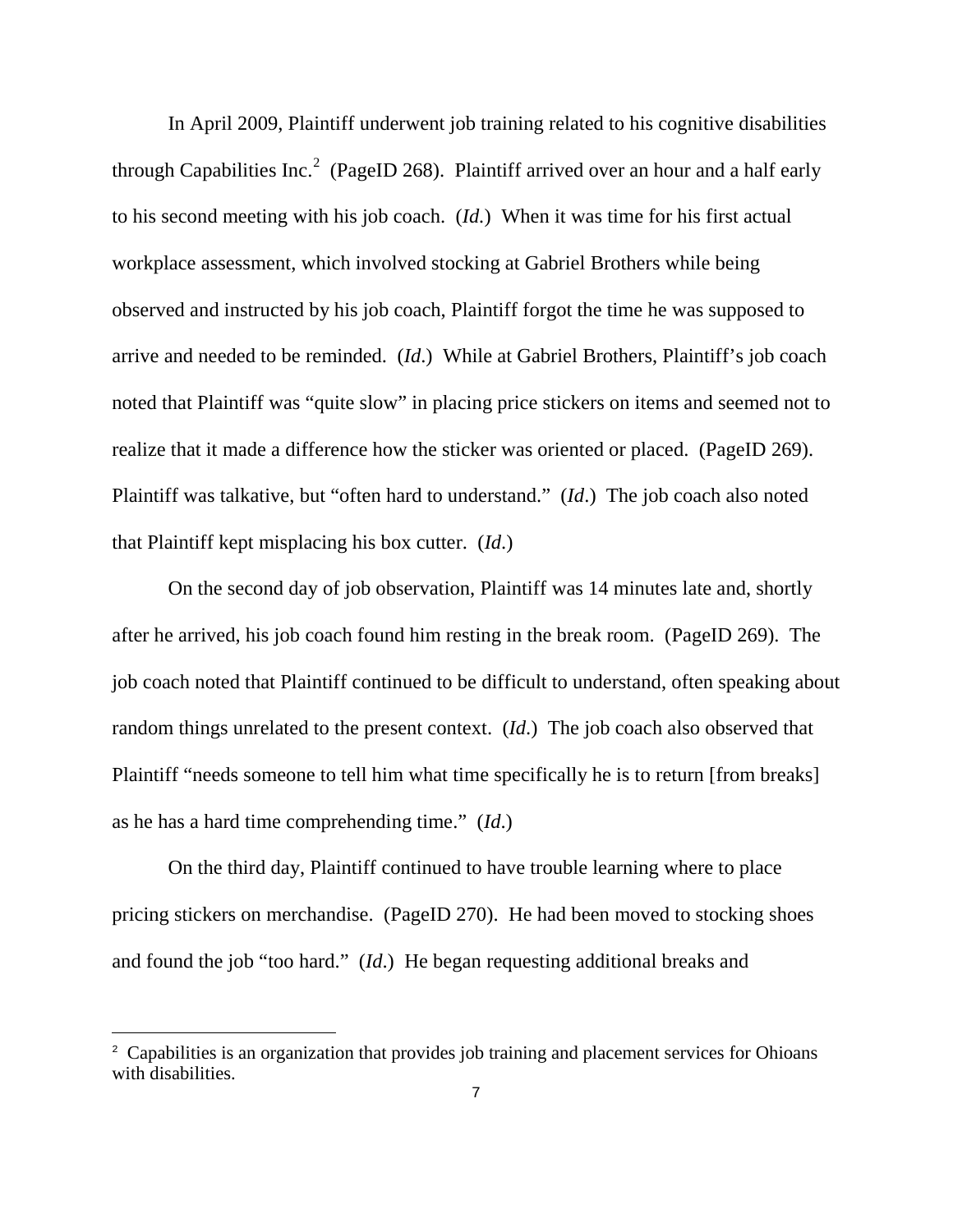reassignment. (*Id*.) The next business day, Plaintiff showed up at the job site even though he was not scheduled to work. (PageID 270-71). He went straight to the break room and slept there for two hours before being confronted by management. (*Id*.) The manager of the job site had to call Plaintiff's job coach to resolve the situation. (*Id*.) Following his April workplace observations, Plaintiff's job coach concluded that Plaintiff has weaknesses in the areas of work speed, understandable communication, motivation, attendance, punctuality, and remembering instructions. (*Id*.)

Plaintiff underwent a second round of job observation and training at Capabilities in May 2009. (PageID 272). Plaintiff arrived late to multiple appointments and did not attend others. (*Id*.) When present, Plaintiff's hair and dress were noted to be in disarray. (*Id*.) Plaintiff also failed to follow through with contacting Capabilities as instructed and services were ultimately terminated. (*Id*.)

On May 28, 2009, Plaintiff presented at a local Social Security office to file his Title XVI application. (PageID 274-77). The employee who assisted Plaintiff described him as follows:

> [Claimant] looked somewhat disheveled. Clothes looked like they had been slept in. He had a horrible odor. His breath smelled as though he hadn't brushed his teeth. He mumbled and it was difficult getting an answer from him. He would ramble about things immaterial to his claim.

(PageID 276).

Plaintiff was similarly noted to be "disheveled and unkempt" by another Social Security employee at a face-to-face meeting on August 17, 2009. (PageID 304-06).

8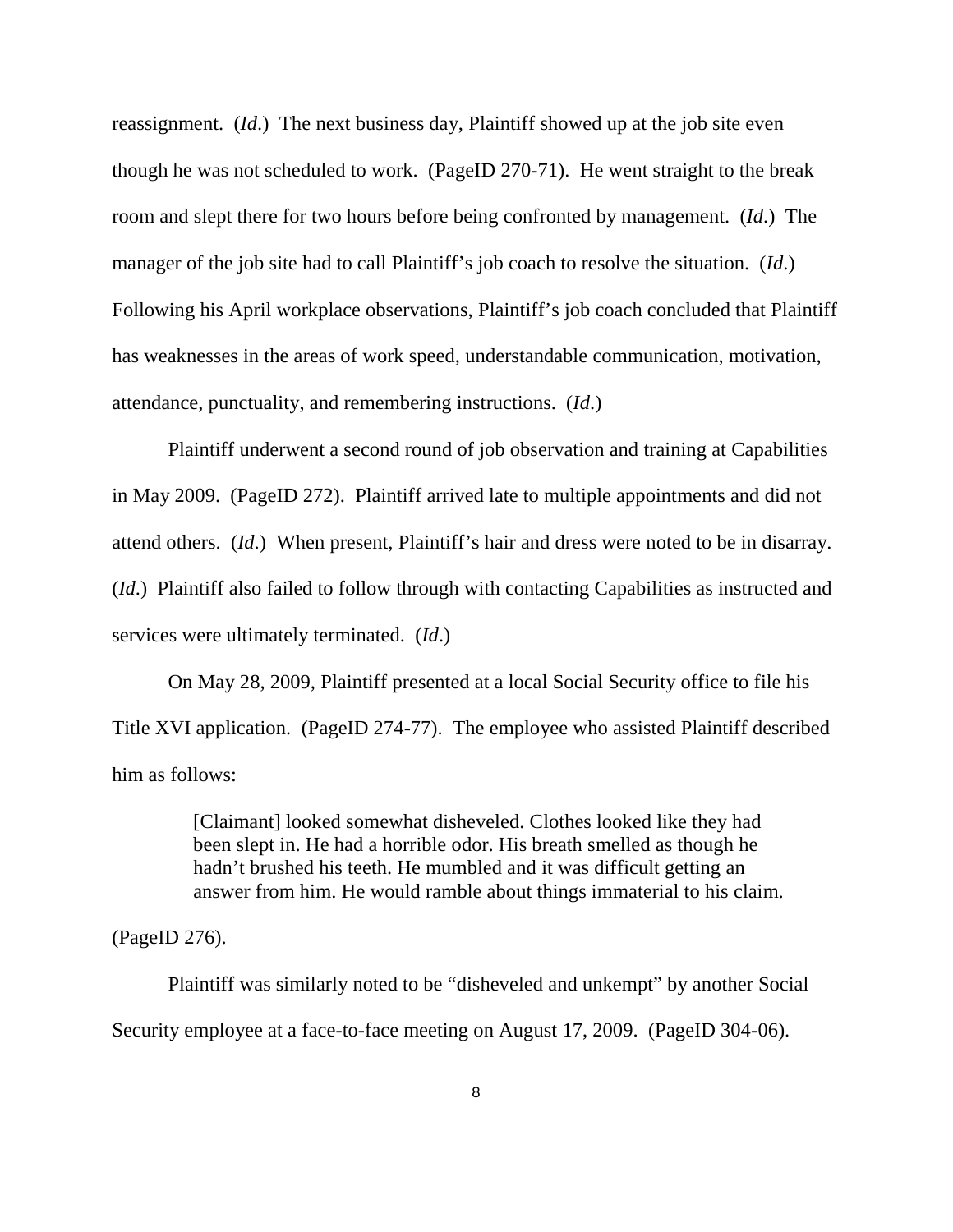From June 2010 through June 2011, Plaintiff received vocational rehabilitation services through a Goodwill Easter Seals program. (PageID 330-59). Plaintiff's initial mental health services assessment for the program was performed on June 4, 2010. (PageID 355-59). During the assessment, Plaintiff was noted to hurry through testing, making many errors. (PageID 356). Reading testing placed Plaintiff at second grade level. (*Id*.) However, an examining neuropsychologist diagnosed Plaintiff with malingering. (PageID 55). In terms of life skills, Plaintiff reported needing assistance with transportation, handling money, meal planning, reading, writing, and maintaining relationships. (PageID 357). He explained that he cannot prepare a meal, use appliances in his home, write a check, pay his own bills, or buy groceries. (*Id*.) Plaintiff expressed an interest in finding a job, but the assessor believed he would need additional support and testing to realize that ambition. (PageID 357-58). More specifically, the assessor opined that Plaintiff would need a work evaluation to more specifically gauge his skills, life skills education, and possibly a job coach or other workplace accommodations. (*Id*.)

Following his initial evaluation, Plaintiff underwent 10 days of skills assessments at Goodwill Industries in late June of 2010. (PageID 352-54). Problems arose within the first week. Plaintiff was noted to work with "disregard for the [workplace] safety precautions." (PageID 352). His communications with his supervisors and coworkers were also confusing and difficult to understand, accentuated by "comments that did not make sense." *(Id.)* Additionally, Plaintiff displayed "inappropriate behavior"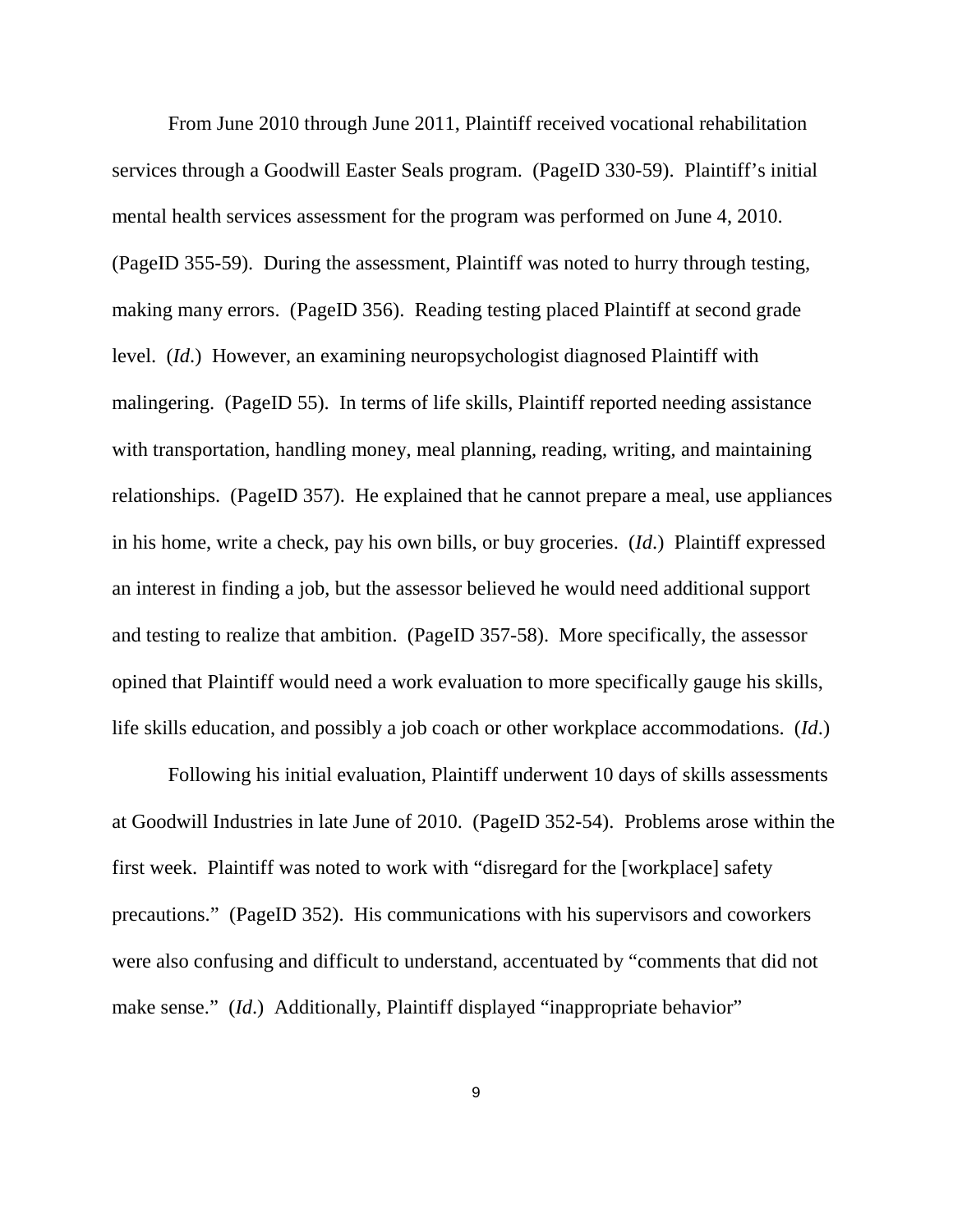during work group meetings during his first week of assessments. (PageID 353). During his second week of workplace assessments, he continued to struggle. (*Id*.) Plaintiff's attempts to communicate with other workers were confusing and he continued to be inappropriate and disruptive during meetings. (*Id*.) He also failed to follow instructions regarding appropriate workplace attire. (*Id*.)

Plaintiff continued to undergo work training and observation through Goodwill Easter Seals through his incarceration in May 2011. (PageID 348-51). At times, Plaintiff was observed to be disheveled, not shaven, and wearing dirty clothes. (PageID 346, 348- 50). Plaintiff had difficulty following instructions with a tendency to work carelessly, requiring direct supervision and regular prompting. (PageID 348, 350). Plaintiff forgot instructions from one day to the next. (PageID 348). He was also tardy or late coming back from breaks on several occasions. (PageID 349-50). He missed appointments with his job coach without calling to reschedule. (PageID 345). When taken by his coach to job sites to file applications, Plaintiff had difficulty being professional in both his behaviors and attire. (PageID 343, 346).

## *3. Medical evidence*

From 2004 through 2008, Plaintiff received mental health treatment from Dr. Mahajan. (PageID 465-526). Dr. Mahajan diagnosed Plaintiff with bipolar disorder and prescribed him medications. (PageID 505, 515, 526). Plaintiff was noted to exhibit problems with aggression and maintaining attention. (PageID 466, 489, 502-04, 507,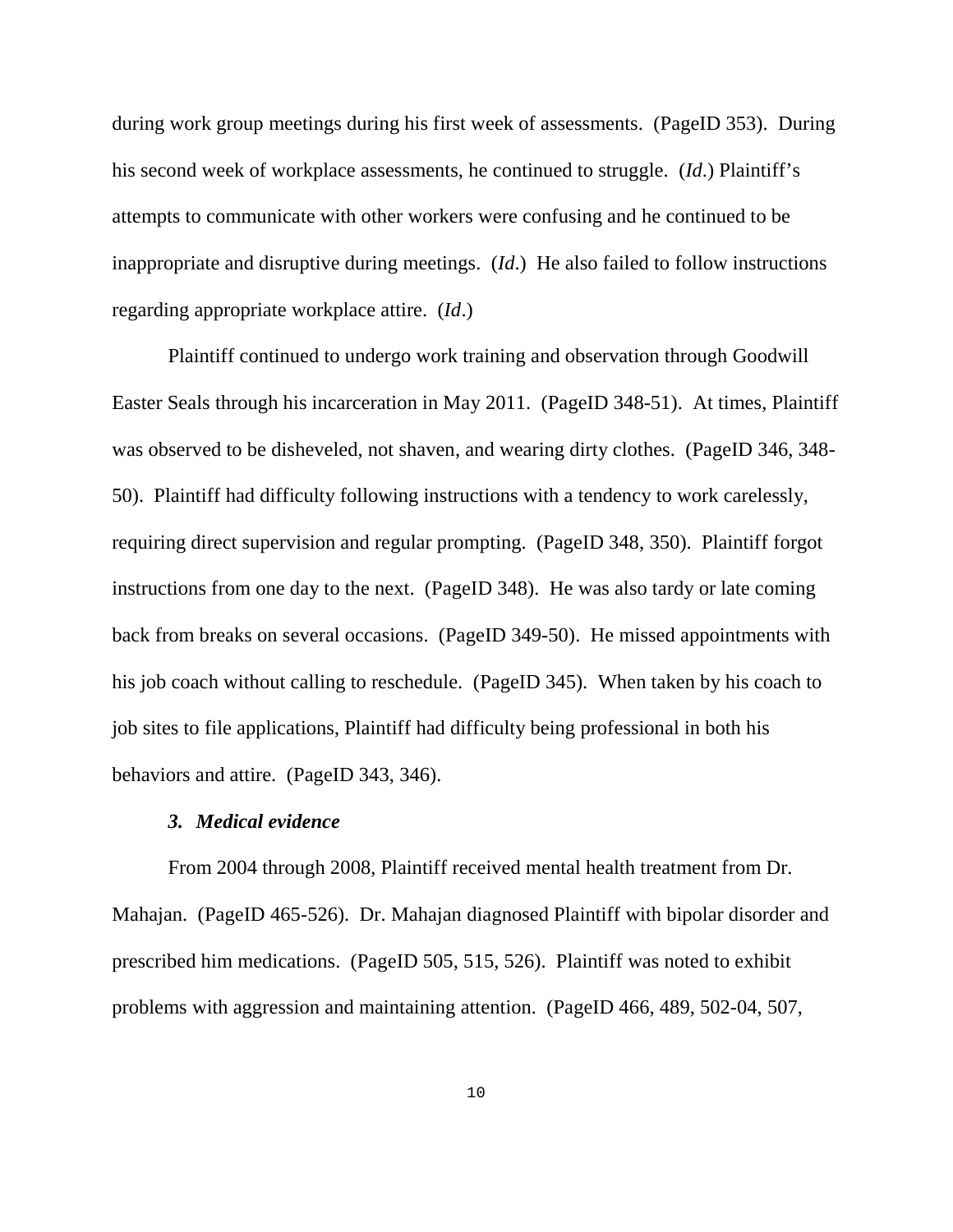510, 513, 516-17, 522, 524). Plaintiff's behavior became so out of control that security was called to his school on at least one occasion. (PageID 523). He was noted to talk to himself, sometimes cursing. (PageID 520). His mood was also irregular. (PageID 473-74, 484, 486, 489, 91-92, 524). Dr. Mahajan's progress notes indicate that Plaintiff's compliance with his medications ranged from "low/noncompliant" to "partially complaint." (PageID 50). His GAF scores ranged from 65-70, indicative of only mild symptoms, mild impairment in functioning, or both.<sup>[3](#page-10-0)</sup> (*Id.*)

On July 12, 2009, Plaintiff was psychologically examined by state agency consultant Dr. Flexman. (PageID 370). Plaintiff explained to Dr. Flexman that he was in learning disability classes as a child and had multiple suspensions for behavior problems. (PageID 371). Dr. Flexman observed that Plaintiff's facial expressions were consistent with anxiety. (*Id*.) He was fidgety and maintained eye contact only 20% of the time. (PageID 371-72). Dr. Flexman's diagnoses included ADHD, malingering, and borderline intellectual functioning. (PageID 373). Ultimately, Dr. Flexman opined that Plaintiff has at least moderate limitations in his ability to sustain attention, to interact appropriately with others, to respond to changes, and to respond appropriately to work pressures in a normal work setting. (PageID 373-74).

ı

<span id="page-10-0"></span><sup>&</sup>lt;sup>3</sup> The Global Assessment of Functioning ("GAF") is a numeric scale (1 through 100) used by mental health clinicians and physicians to rate subjectively the social, occupational, and psychological functioning of adults. A GAF score of 61-70 indicates some mild symptoms or some difficulty in social, occupational, or school functioning, but generally functioning pretty well, has some meaningful interpersonal relationships.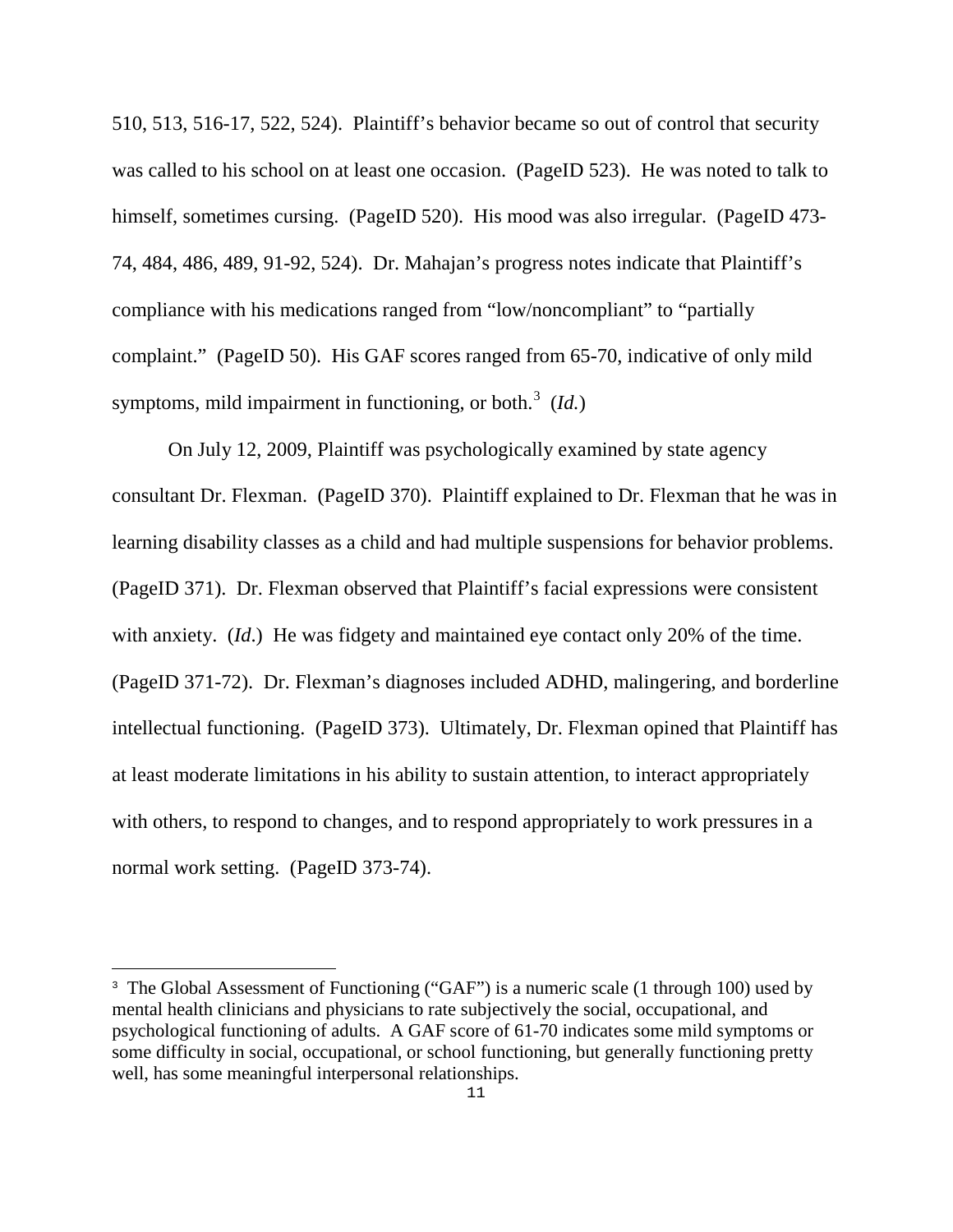On July, 20, 2009, another consultant, Dr. Williams, reviewed the evidence.

(PageID 376-92). She diagnosed Plaintiff with borderline intellectual functioning and ADHD noting "moderate" limitations in all major functional areas. (PageID 381-90). Dr. Williams was of the opinion that Plaintiff's educational and vocational difficulties were a product of "limited vocational motivation." (PageID 378). Dr. Williams largely deferred to Dr. Flexman and concluded that Plaintiff retained the capacity for "simple work tasks, routines, social exchanges, and adjustments." (*Id*.) Dr. Williams provided no more specific explanation as to Plaintiff's limitations. (*Id*.)

On September 21, 2009, Plaintiff underwent a psychiatric evaluation at Day-Mont West. (PageID 398-406). Plaintiff reported that he had few friends and struggled with developmental issues as a child. (PageID 399). He reported that he tried to get jobs in the past, however, he was always ultimately fired. (PageID 400). Plaintiff explained that he felt very depressed and overwhelmed by emotion. (PageID 402). His mood was observed to be depressed and anxious. (PageID 406). Day-Mont West's diagnoses included bipolar disorder, bereavement, and alcohol dependence. (PageID 405). He was assigned a GAF score of  $50<sup>4</sup>$  $50<sup>4</sup>$  $50<sup>4</sup>$  (Page 406).

Plaintiff underwent a similar evaluation at Samaritan Behavioral Health on October 2, 2009. (PageID 417-20). His mood was angry and he presented with limited judgment and insight. (*Id*.) He was diagnosed with bipolar disorder and ADHD. (*Id.*) He was again assigned a GAF score of 50. (PageID 412).

ı

<span id="page-11-0"></span><sup>&</sup>lt;sup>4</sup> A GAF score of 41-50 indicates serious symptoms or any serious impairment in social, occupational, or school functioning.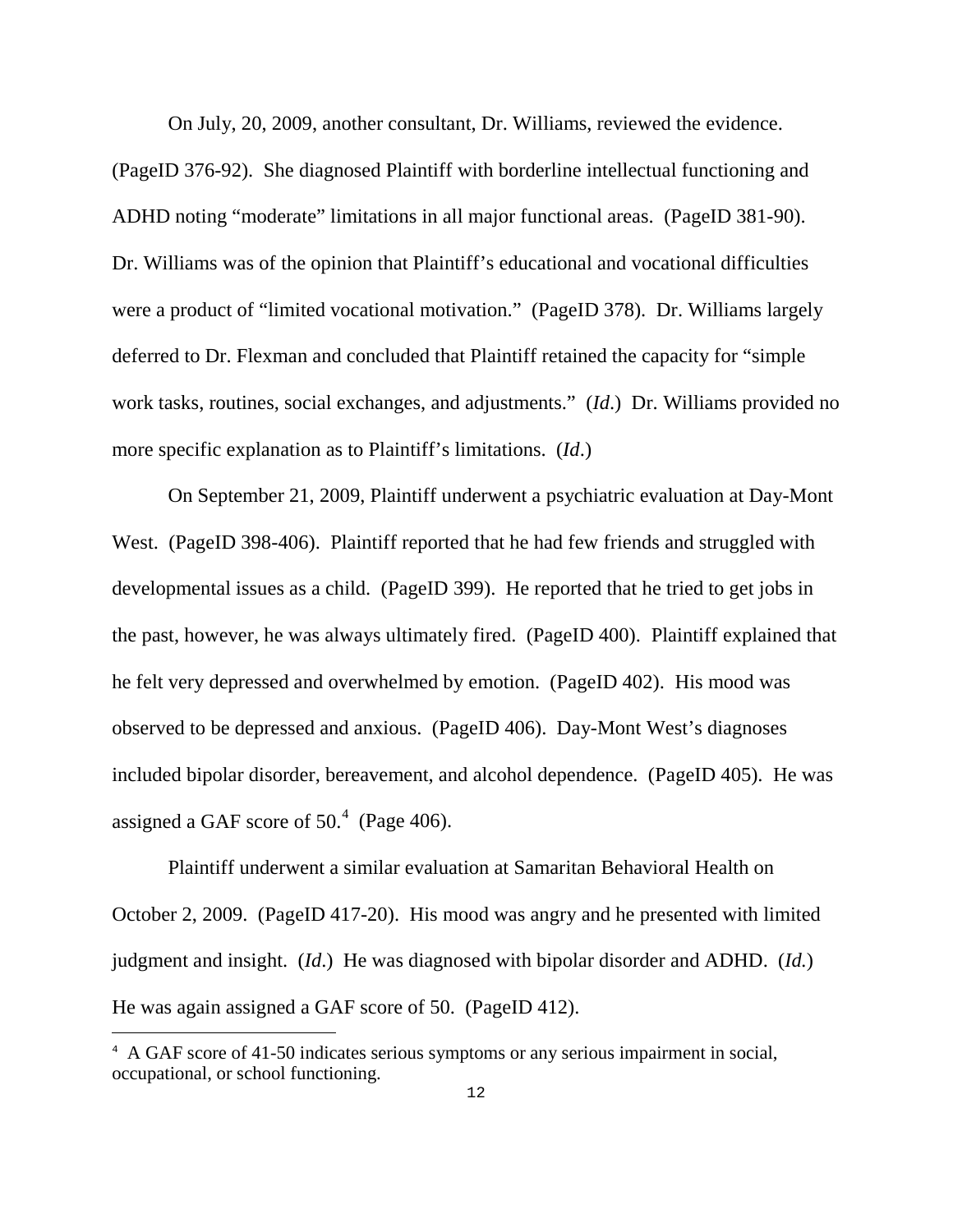On November 19, 2009, Plaintiff's file was reviewed by another state agency consultant, Dr. Dietz. (PageID 434-52). Dr. Dietz was not comfortable with Dr. Williams' analysis, so he drafted a new report rather than an affirmation. (PageID 434). His diagnoses included ADHD, borderline intellectual functioning, alcohol dependence, and bipolar disorder. (PageID 435-44). He concluded that plaintiff has moderate limitations in the areas of social functioning and maintaining concentration, persistence, or pace. (PageID 445). Ultimately, Dr. Dietz believed it was hard to determine Plaintiff's credibility. (PageID 452). He deferred to Dr. Flexman's opinion "in the absence of any other opinions." (*Id.*) Dr. Dietz believed that Plaintiff is capable of completing simple repetitive tasks without strict production standards or schedules in an environment involving no more than superficial interaction with others. (*Id*.)

On April 7, 2010, Plaintiff's counselors at the Bureau of Rehabilitation Services completed a questionnaire regarding his mental health limitations. (PageID 548). They noted that Plaintiff has difficulties relating to authorities and tends to become frustrated and anxious when under stress. (*Id*.) The counselors further explained that Plaintiff needs to work on managing stress and relating effectively to people supervising him. (*Id*.)

Following his evaluation in September of 2009, Plaintiff began receiving regular psychiatric care through Day-Mont West, which continued through his incarceration in 2011. (PageID 550-663). Plaintiff reported symptoms during treatment including paranoia, mood swings, persecutory delusions, feeling overwhelmed in response to daily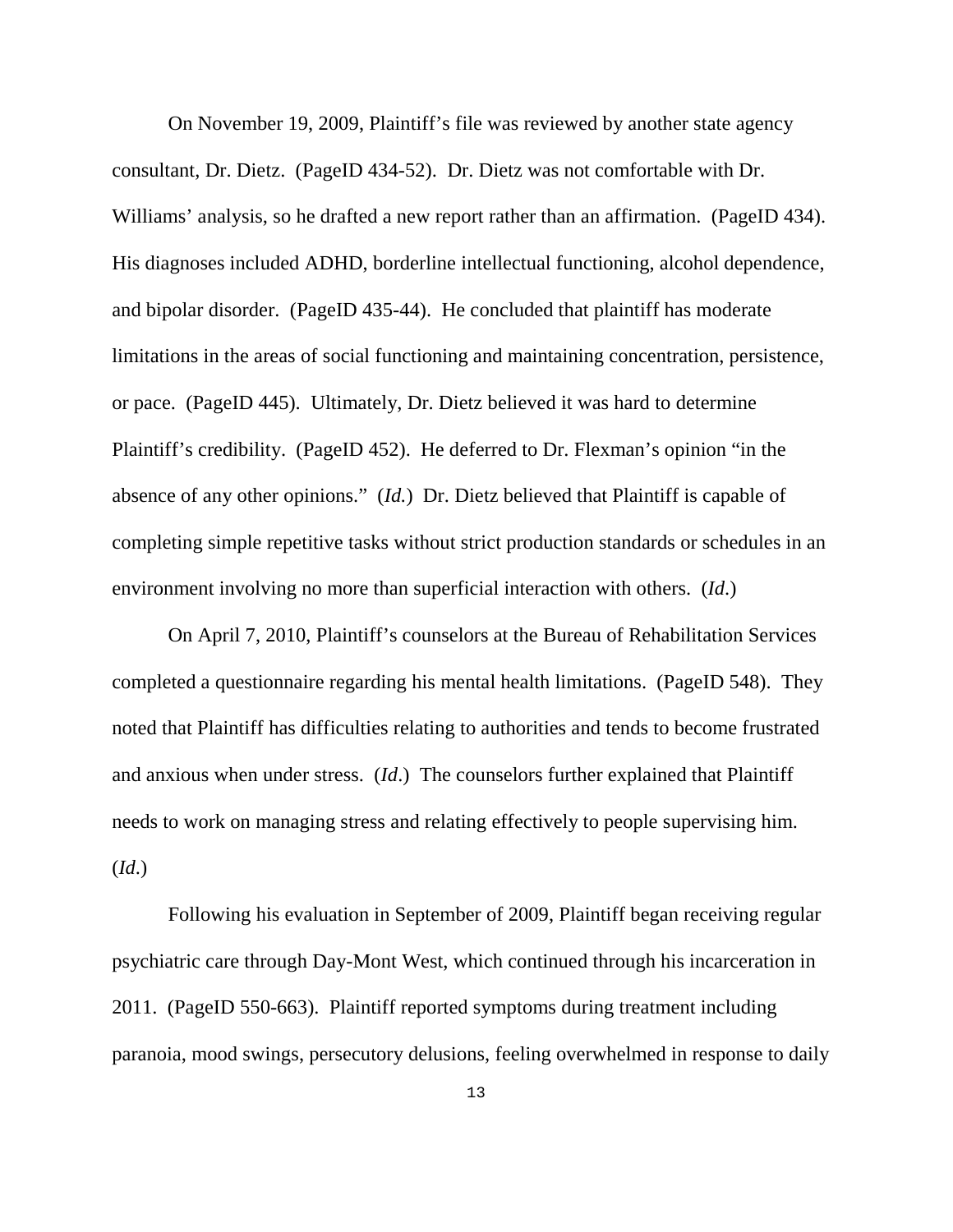stressors, depression, and anger. (PageID 550, 554, 568, 587, 594, 596-99, 605-08, 611- 15, 618). He was noted to exhibit tangential speech patterns requiring redirection. (PageID 572, 618). He was often observed to be agitated or intense during appointments, with other observations including rapid speech and/or avoidant eye contact. (PageID 594, 596-99, 605-08, 611-17). His diagnoses remained bipolar disorder, alcohol abuse, and ADHD. (PageID 603, 662). Notes from the Ohio Department of Rehabilitation and Correction reveal that Plaintiff continued to receive his medications while incarcerated. (PageID 664-702). His principal diagnosis at the prison was a schizoaffective disorder, bipolar type. (PageID 684).

## *4. The vocational expert's testimony*

Vocational expert Eric Pruitt testified that Plaintiff has no past relevant work for Social Security purposes. (PageID 83-84). When posed a hypothetical largely mirroring the assigned residual functional capacity, Mr. Pruitt testified that such a worker could perform substantial numbers of other jobs in the national economy. (PageID 84). The ALJ subsequently explored other limitations more specifically tailored to Plaintiff's capabilities as follows:

- ALJ: I want you to consider this added limitation where the individual would require close supervision where an individual would check this individual's work at least once-an hour. So would that impact the jobs you identified or any other jobs?
- VE: Well, initially through what I would call the initial training period I don't think it would be an issue, but if this behavior continued on a long-term basis I don't think that an employer would retain an employee that needed that much close supervision.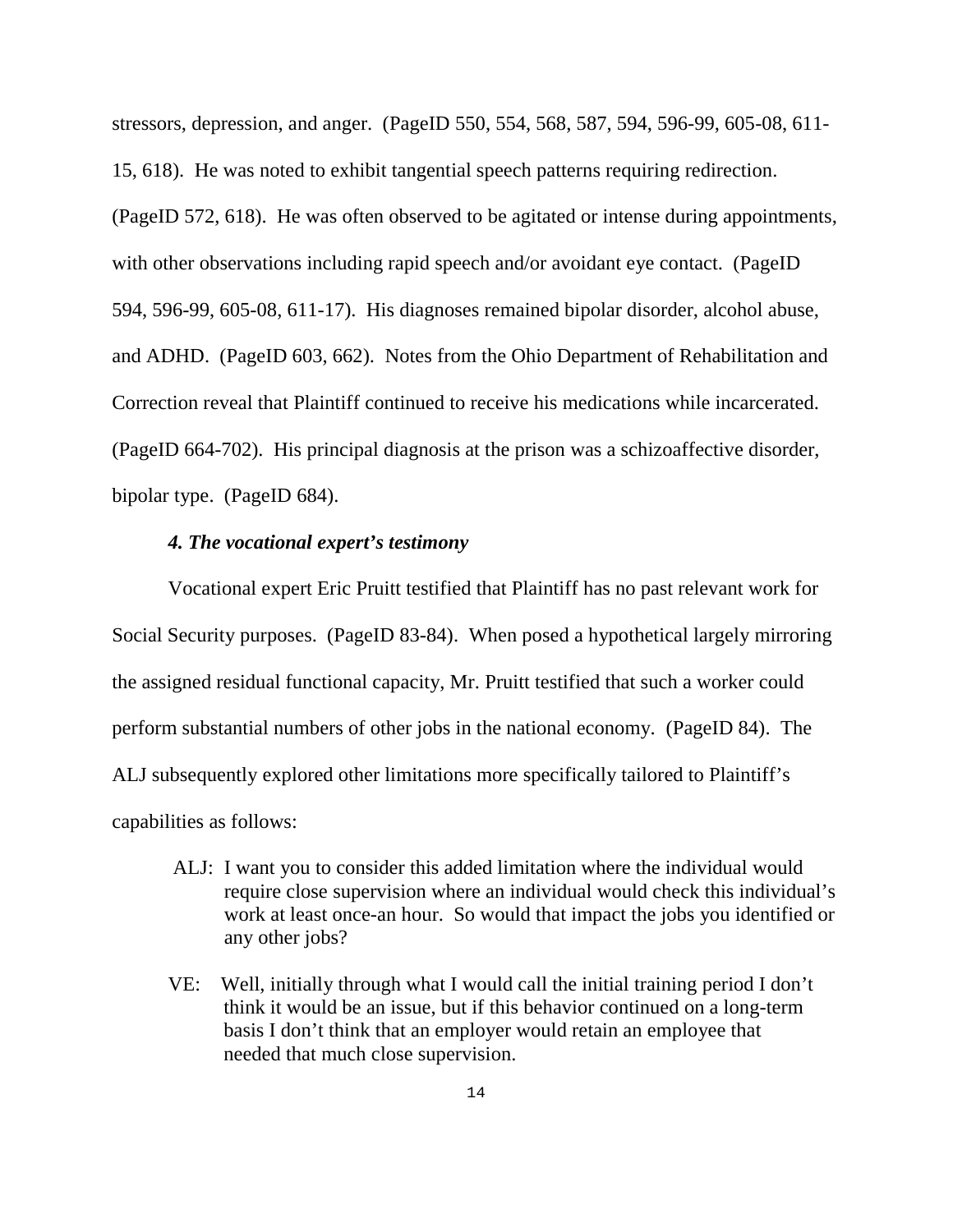(PageID 85).

i<br>L

Mr. Pruit went on to explain that the supervision described in the ALJ's question above is actually less than that which would be typically provided by a job coach. (PageID 85). If a person required the services of a job coach, he "would not be capable of competitive employment." (PageID 86). Mr. Pruit also opined that only 6 to 12 absences per calendar year would be tolerated at the jobs he identified. (*Id*.) Further, even an employee working in a position with only occasional contact with others would be expected consistently to exhibit socially appropriate behavior. (PageID 87).

## *6. The ALJ's decision*

The ALJ determined that Plaintiff has not engaged in substantial, gainful activity since his application date.<sup>[5](#page-14-0)</sup> (PageID 48). She found that Plaintiff suffers from the severe impairments of bipolar disorder, alcohol dependence, a history of ADHD, and malingering. (PageID 50-52). However, she held that none of these impairments, singly or in combination, meet or equal the severity of any of the Commissioner's listed impairments in 20 C.F.R. Part 404, Subpart P, Appendix 1. (PageID 52-53).

The ALJ's residual functional capacity ("RFC") finding reads: $<sup>6</sup>$  $<sup>6</sup>$  $<sup>6</sup>$ </sup>

<span id="page-14-0"></span><sup>&</sup>lt;sup>5</sup> The ALJ's decision references the relevant period as beginning on Plaintiff's application date rather than the alleged onset date, because Social Security benefits under Title XVI only become payable upon the filing of an application and, as a result, specific medical evidence of an exact onset date need not generally be obtained prior to the application. (PageID 50).

<span id="page-14-1"></span><sup>&</sup>lt;sup>6</sup> "Residual functional capacity" is defined as the most a claimant can still do despite his or her limitations. 20 C.F.R. § 404.1545(a).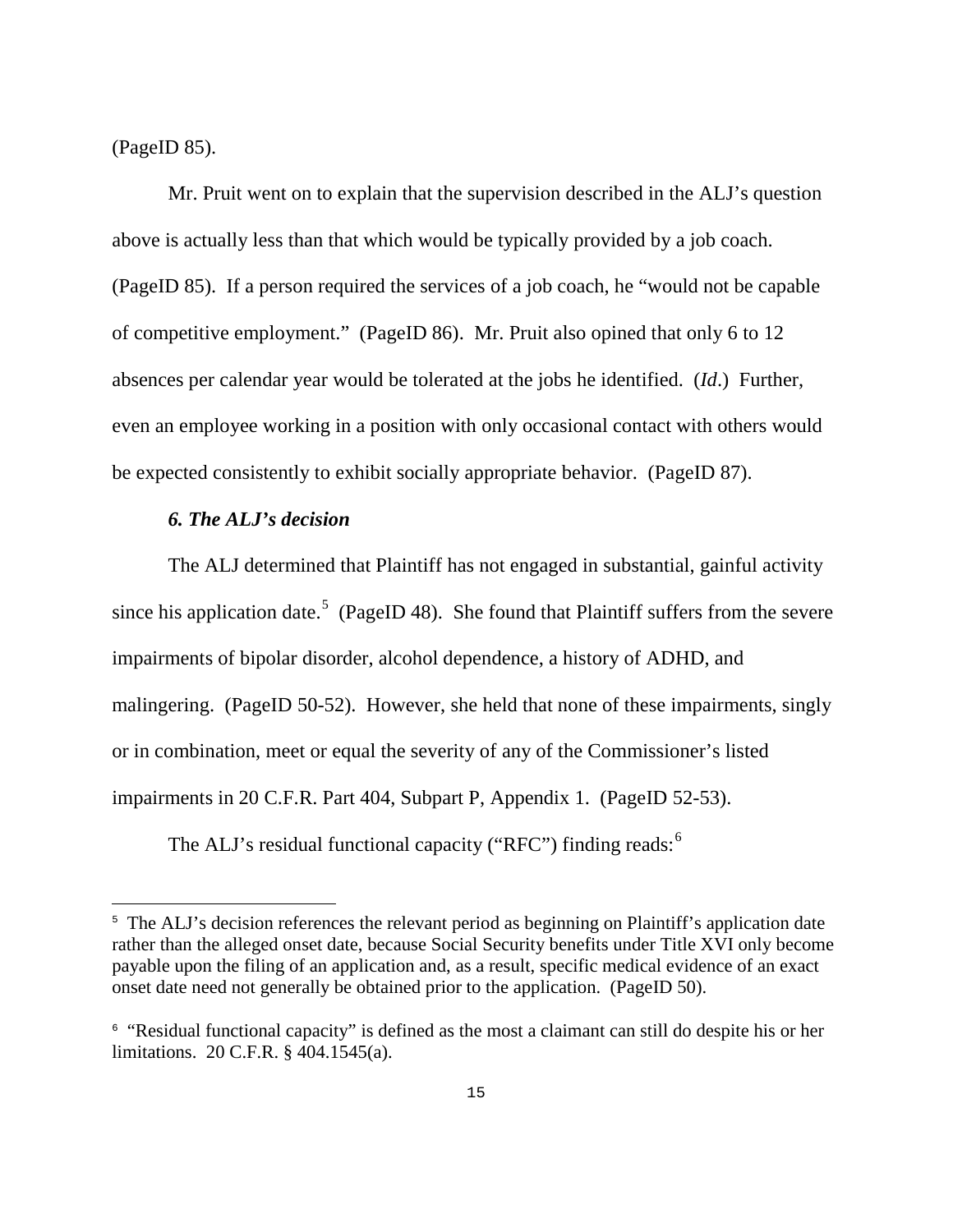After careful consideration of the entire record, the undersigned finds that the claimant has the residual functional capacity to perform a full range of work at all exertional levels, including heavy/very heavy work. Giving the claimant the full benefit of the doubt with regard to his allegations and subjective complaints, it is found that he is limited to simple, routine and repetitive tasks. He is further limited to low stress work, which in this case is defined as a relatively static work environment with only occasional changes in the work setting, which can be explained. He should not be expected to perform production rate or pace work. He is restricted to jobs that would require no more than occasional interaction with co-workers and the public.

(PageID 53).

÷,

In reaching this RFC finding, the ALJ denied Plaintiff's requests for IQ testing as "unnecessary."<sup>[7](#page-15-0)</sup> (PageID 53). Additionally, she determined that Plaintiff's is "independent in [his] activities of daily living," performing a wide variety of activities on a regular basis. (PageID 54). The ALJ also surmised that the record's evidence makes it "clear" that Plaintiff "is attempting to appear more impaired than he actually is." (PageID 55). Ultimately, the ALJ determined that Plaintiff is capable of performing a significant number of jobs in the national economy. (PageID 55-56).

## **B.**

 First, Plaintiff maintains that the ALJ failed to adequately consider the comprehensive evidence regarding his failed attempts at vocational training.

<span id="page-15-0"></span><sup>7</sup> Plaintiff's representative requested that the ALJ refer Plaintiff to IQ testing both at the administrative hearing and in a memorandum submitted prior to the hearing. (PageID 60, 326- 27).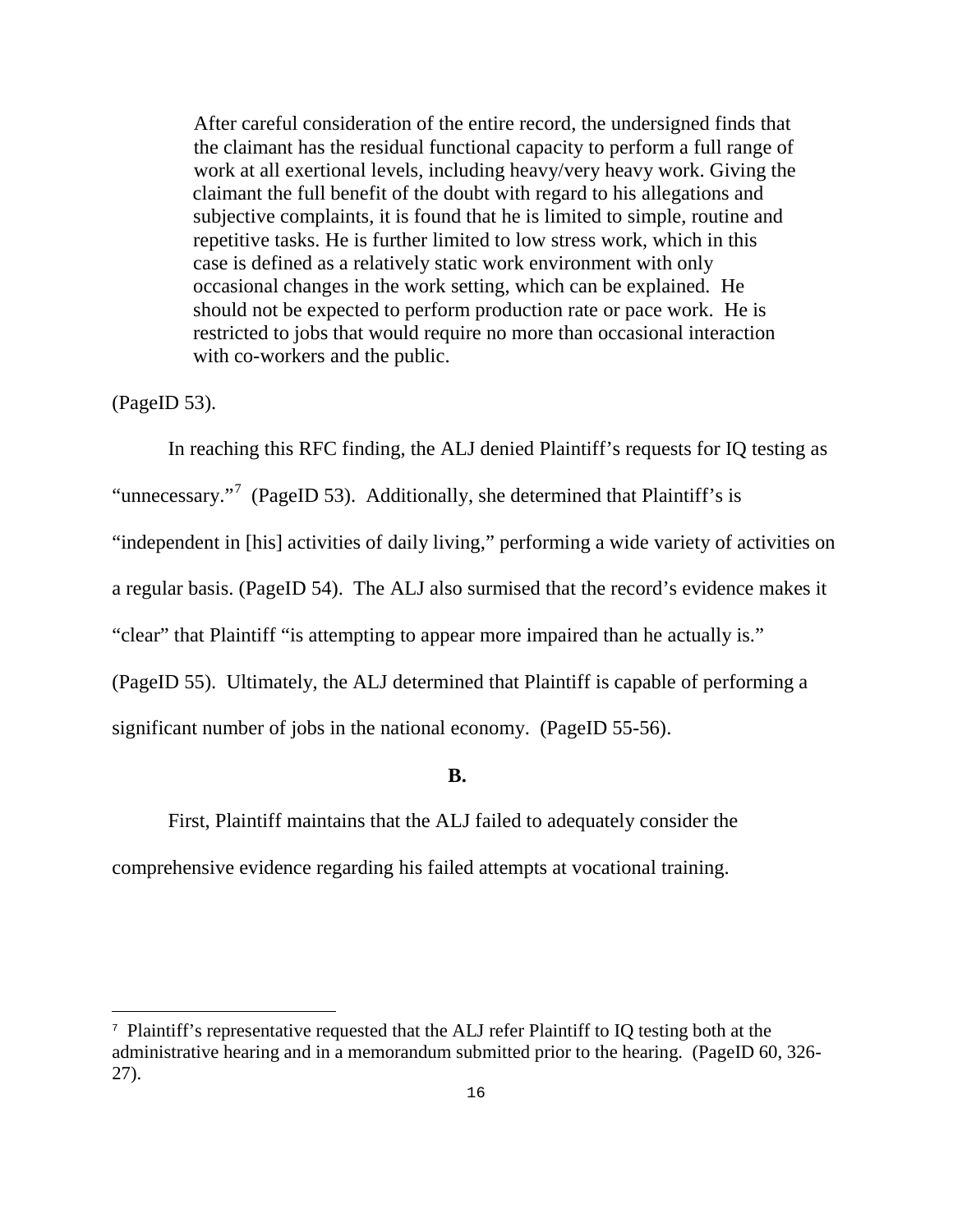Specifically, Plaintiff argues that the ALJ failed to consider the observations of staff regarding his behavior during vocational training. (PageID  $268-73$  $268-73$  $268-73$ ).<sup>8</sup> However, Plaintiff does not explain how these observations support his claim. Instead, he only cited to his attorney's assertion at the hearing that the inappropriate jokes, rushed work, and lack of attention the staff documented reflect disabling cognitive problems and not as the state-agency doctors concluded—a lack of motivation to work. (PageID 70-71).

 An ALJ does not need to address every piece of evidence in the written decision. *Kornecky v. Comm'r of Soc. Sec.*, 167 F. App'x 496, 508 (6th Cir. 2006). Here, the ALJ reasonably declined to address the specific notes from the vocational staff because the ALJ relied on the state-agency doctors, who both opined without contradiction, that the staff's observations showed that Plaintiff retained the capability to work. (PageID 53, 378, 451). Specifically, in July 2009, state-agency psychologist Dr. Williams acknowledged that the vocational evidence showed Plaintiff's capabilities to do simple repetitive tasks despite limited learning and social skills. (PageID 378). In November 2009, state agency psychologist Dr. Dietz concluded that the notes showed that Plaintiff's problems with work speed, remembering instructions, and speaking, did not preclude "higher capabilities" when he applied himself. (PageID 451). In fact, the notes indicate that from April through May 2009, a staff member observed Plaintiff handle a task well

÷,

<span id="page-16-0"></span><sup>&</sup>lt;sup>8</sup> The Court notes that at Plaintiff's BVR Comprehensive Assessment, the examiner found that Plaintiff "demonstrated a number of strengths." (PageID 546). Among other things "[h]e was alert and oriented with intact recent, remote, and immediate memory skills. He presented as pleasant, friendly, cooperative, and eager to please . . . He demonstrated the willingness to attempt all assigned tasks. He appeared attentive and was able to remain on task and follow multiple directions." (*Id*.)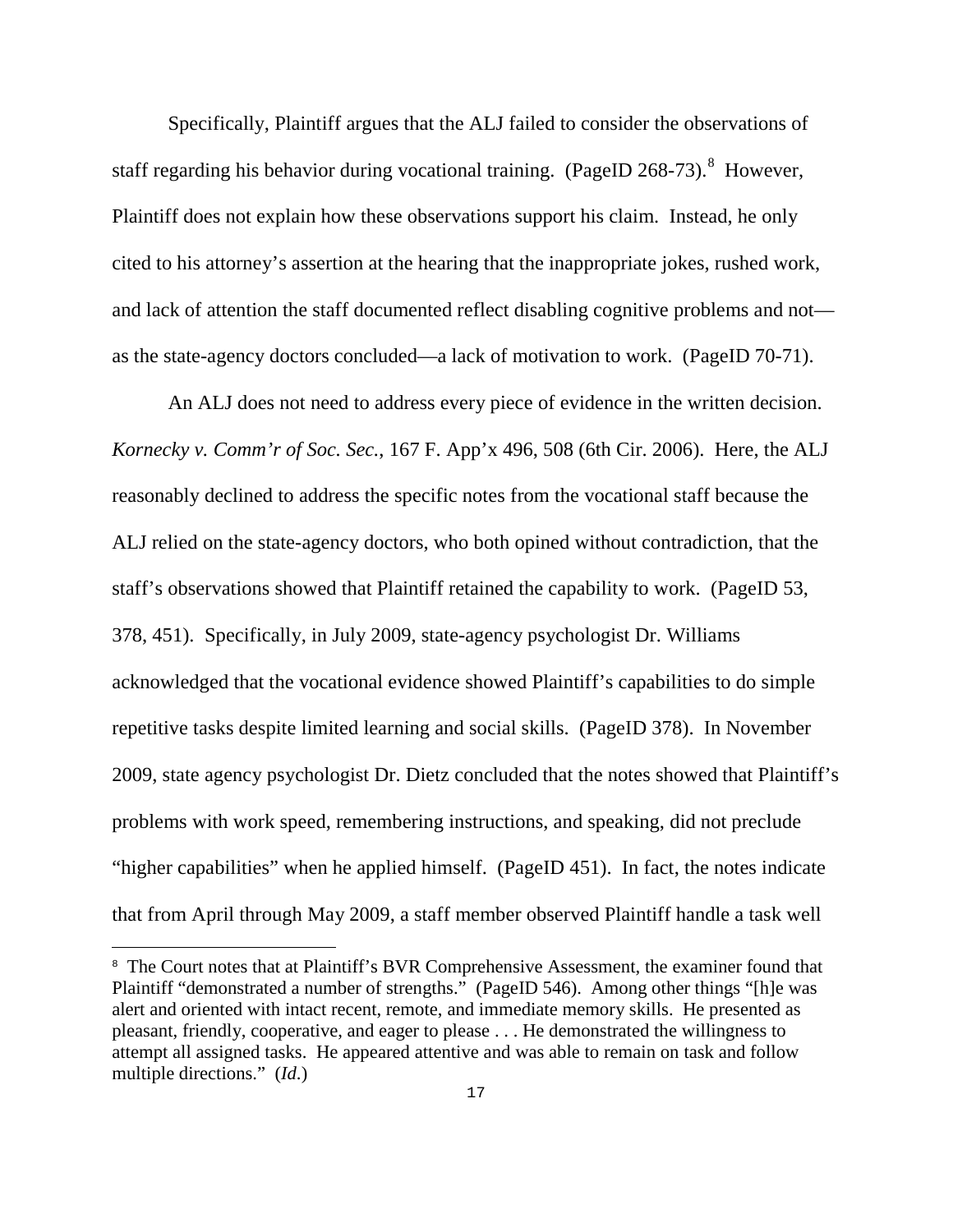and increase speed (PageID 269-70), and concluded that Plaintiff could stay on task, be courteous and patient, get to work, and refrain from distracting others. (PageID 271).<sup>[9](#page-17-0)</sup> Although the staff member noted difficulty with remembering instructions, he or she also noted that Plaintiff "lacks motivation to work." (*Id*.)

 In June 2011, staff members reported that Plaintiff's participation in the program was disrupted because he stole objects and failed to follow time-keeping policies. (PageID 330). Otherwise, their notes mostly revealed Plaintiff's capabilities to complete tasks and interact appropriately with coworkers. For example, in April 2011 a supervisor reported that Plaintiff "was doing well," had limited his buffoonery, and was "focused" on a job at an outlet center (PageID 334); in February 2011 Plaintiff demonstrated good teamwork (PageID 340); in October 2010 he demonstrated improvements following instructions (PageID 349); in September 2010 he had a productive day (PageID 351); and in July 2010 he applied instructions and demonstrated a clear understanding of his duties. (PageID 352-53).

 Overall, the ALJ reasonably concluded that the vocational notes did not contradict consultative psychological examiner Dr. Jerry Flexman's July 2009 suggestion that Plaintiff's propensity to malinger and exert poor effort most hindered his ability to work. (PageID 54, 373).

÷

<span id="page-17-0"></span><sup>&</sup>lt;sup>9</sup> Plaintiff argues that the vast majority of vocational evidence post-dates the reviews of Drs. Williams and Deitz. Nonetheless, upon review of the entirety of the vocational experts, this Court finds that the opinions of Drs. Williams and Deitz are still supported by substantial evidence.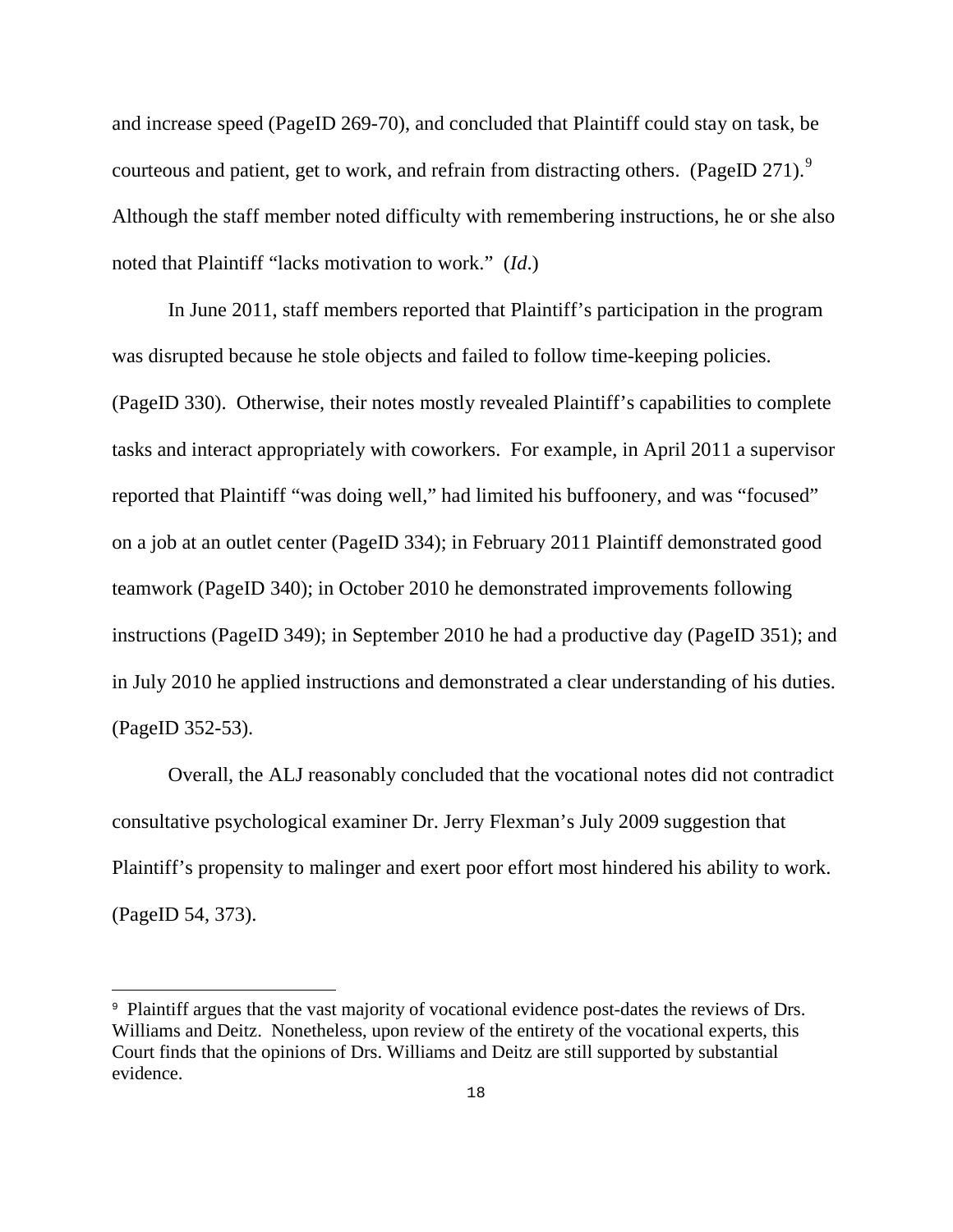Next, Plaintiff argues that the ALJ erred in failing to request IQ testing and subsequently denying disability under Listing  $12.05.^{10}$  $12.05.^{10}$  $12.05.^{10}$ 

 Plaintiff relies on the fact that a teacher asserted that he functioned at a secondgrade level when he was 14 and that school psychologist Elizabeth Walthour concluded that Plaintiff's general intelligence was below 60% of his peers. However, the fact that Plaintiff's general intelligence was below 60% of his peers is not persuasive. In fact, if anything, it demonstrates that Plaintiff's intelligence was only slightly below average.

 The ALJ has discretion to determine whether to supplement the record. *Ferguson v. Comm'r of Soc. Sec.*, 628 F.3d 269, 275 (6th Cir. 2010). Plaintiff can overcome that deference if he had introduced objective evidence establishing a need to further develop the record. *Osburn v. Apfel*, No. 98-1784, 1999 U.S. App. LEXIS 16220, at \*7-8 (6th Cir. 1999). Here, however, all of the medical evaluators concluded that Plaintiff has borderline intelligence. (PageID 51, 53). Dr. Walthour reported that Plaintiff's June 2003 IQ test, taken when he was 14, confirmed a 1998 exam showing that Plaintiff had borderline intelligence. (PageID 53, 242-43). Similarly, Dr. Flexman's testing revealed

i<br>L

<span id="page-18-0"></span><sup>&</sup>lt;sup>10</sup> "12.05 Intellectual disability: intellectual disability refers to significantly sub-average general intellectual functioning with deficits in adaptive functioning initially manifested during the developmental period; i.e., the evidence demonstrates or supports onset of the impairment before age 22. The required level of severity of this disorder is met when the requirements in A, B, C, or D are satisfied…

C. A valid verbal, performance, or full scale IQ of 60-70 and a physical or other mental impairment imposing an additional and significant work-related limitation of function…"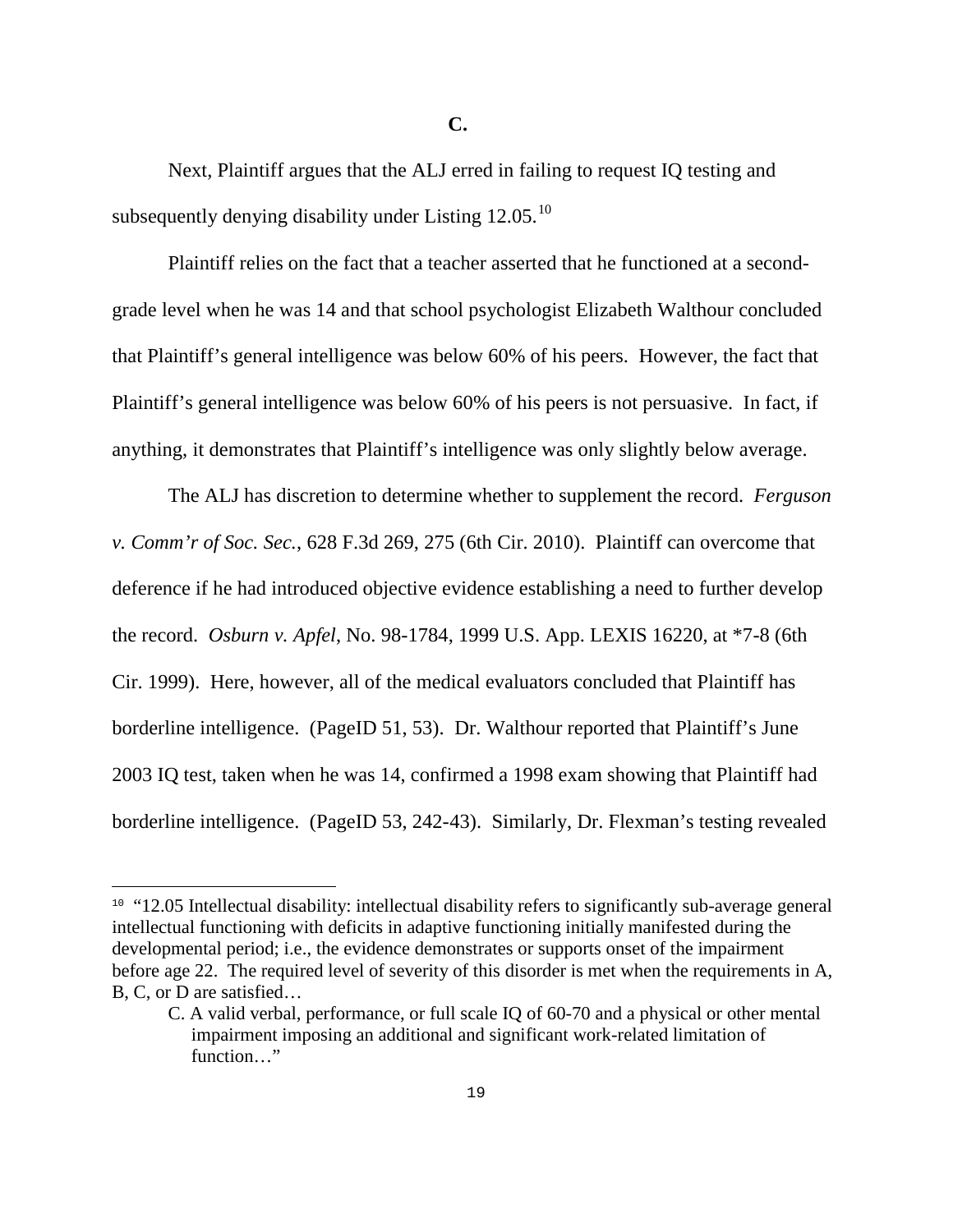borderline intellection. (PageID 373). Additionally, Plaintiff's most recent school records, from September 2005, show that he read at a seventh-grade level. (PageID 51, 287, 294). Accordingly, it was reasonable for the ALJ to refuse further testing.<sup>[11](#page-19-0)</sup>

## **D. D.**

 Finally, Plaintiff alleges that the assigned RFC is not supported by substantial evidence because it omits several well evidenced limitations occasioned by his impairments.

 Specifically, Plaintiff alleges that the ALJ erred in failing to include restrictions regarding his ability to interact with supervisors. However, there is not significant evidence that Plaintiff had issues with supervisors. Dr. Flexman noted that Plaintiff's work history showed only moderate problems interacting with supervisors. (PageID 373- 74). The opinions of state-agency Drs. Williams and Dietz did not include specific restrictions regarding interactions with supervisors, they simply checked boxes suggesting problems interacting with supervisors in the assessment's "Summary Conclusions" section, which constitutes a worksheet and not a medical opinion. (PageID

÷

<span id="page-19-0"></span><sup>&</sup>lt;sup>11</sup> Moreover, in order to satisfy Section 12.05(c), in addition to a valid IQ score, Plaintiff would also need to show significant deficits in adaptive functioning. Deficits in adaptive functioning are "manifested by difficulties in performing activities of daily living, maintaining social relationships, or maintaining concentration, persistence, or pace." 20 C.F.R. Pt. 404, Subpt. P., App. 1 Section  $12.00(c)(4)$ . Here, Plaintiff told Dr. Flexman that he could handle his own daily activities; use public transportation; clean his home; prepare food; cut the grass; play pool, video games, and basketball; dance and date; do models; interact with friends, parents, siblings, and relatives; baby-sit his cousins; and handle his own finances. (PageID 371). Accordingly, regardless of Plaintiff's IQ score, the record evidence does not support a finding that Plaintiff has significant deficits in adaptive functioning. *See, e.g., Hayes v. Comm'r of Soc. Sec.*, 357 F. App'x 672, 675 (6th Cir. 2009) (claimant does not show deficits in adaptive functioning because she cooks, does laundry and shops, manages her finances, and takes public transportation).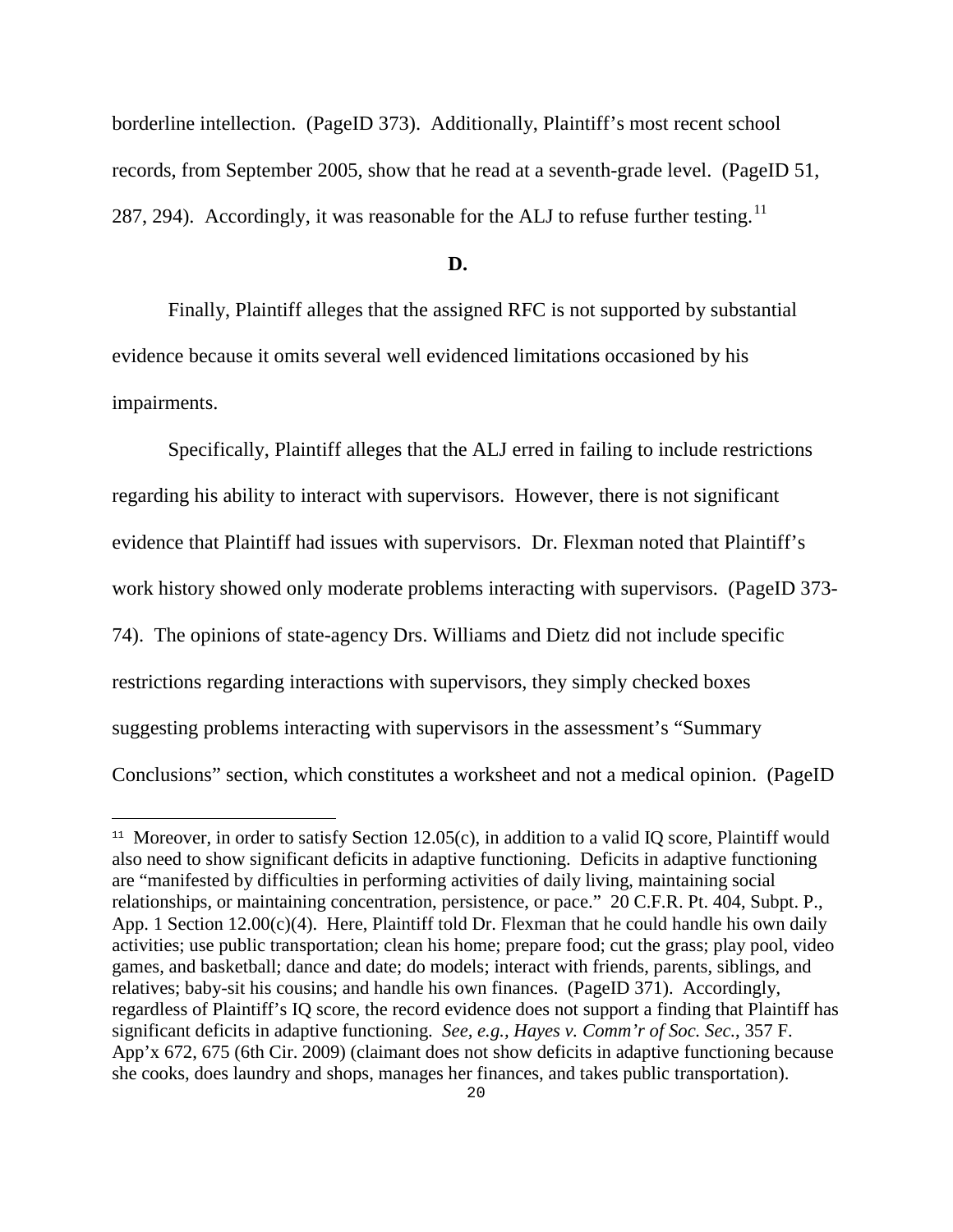376-78, 449-51). While there was some negative feedback from the vocational training staff, they also noted positive feedback from supervisors and expressly commented on Plaintiff's ability to work well with others. (PageID 340, 349, 351, 352-53).

 Moreover, there is evidence of malingering. In 2009, Plaintiff reported that his mother had recently died in an accident and he had to identify her body. (PageID 55). However, in a letter dated August 1, 2011, Plaintiff's attorney reported having recently spoken with his mother. (*Id*.) The evidence supports a finding that Plaintiff was attempting to appear more impaired than he actually is, a sentiment also expressed by Dr. Flexman. (PageID 373)

 The Court's duty on appeal is not to re-weigh the evidence, but to determine whether the decision below is supported by substantial evidence. *Raisor v. Schweiker*, 540 F. Supp. 686 (S.D. Ohio 1982). Substantial evidence supports the ALJ's finding that Plaintiff could perform a full-range of work with limitations as noted. (*See* PageID 53). The issue is not whether the record could support a finding of disability, but rather whether the ALJ's decision is supported by substantial evidence. *Casey v. Sec'y of Health & Human Servs.*, 987 F.2d 1230, 1233 (6th Cir. 1993).

## **III.**

 For the foregoing reasons, Plaintiff's assignments of error are unavailing. The ALJ's decision is supported by substantial evidence and is affirmed.

**IT IS THEREFORE ORDERED THAT** the decision of the Commissioner, that Ernest Lockett was not entitled to supplemental security income is found **SUPPORTED**